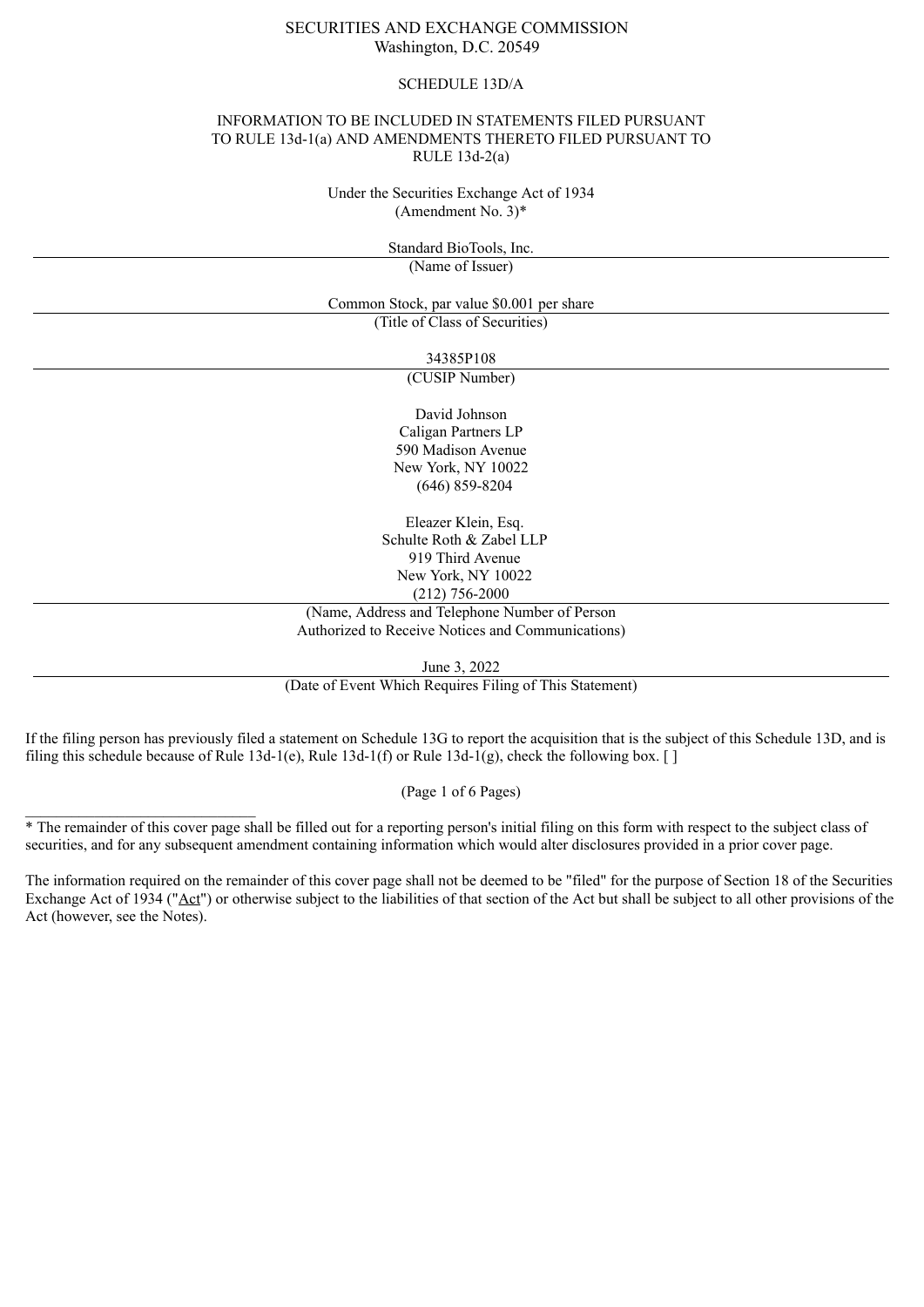| 1                                                                                                                              | <b>NAME OF REPORTING PERSON</b><br>Caligan Partners LP                                  |                                                                      |  |  |  |
|--------------------------------------------------------------------------------------------------------------------------------|-----------------------------------------------------------------------------------------|----------------------------------------------------------------------|--|--|--|
| $\overline{2}$                                                                                                                 | CHECK THE APPROPRIATE BOX IF A MEMBER OF A GROUP                                        | (a) $\Box$<br>(b) X                                                  |  |  |  |
| $\overline{\mathbf{3}}$                                                                                                        | <b>SEC USE ONLY</b>                                                                     |                                                                      |  |  |  |
| 4                                                                                                                              | <b>SOURCE OF FUNDS</b><br>AF                                                            |                                                                      |  |  |  |
| 5                                                                                                                              | CHECK BOX IF DISCLOSURE OF LEGAL PROCEEDING IS REQUIRED PURSUANT TO ITEMS 2(d) or 2(e)  |                                                                      |  |  |  |
| 6                                                                                                                              | CITIZENSHIP OR PLACE OF ORGANIZATION<br>Delaware                                        |                                                                      |  |  |  |
| <b>NUMBER OF</b><br><b>SHARES</b><br><b>BENEFICIALLY</b><br><b>OWNED BY</b><br><b>EACH</b><br><b>REPORTING</b><br>PERSON WITH: | $\overline{7}$                                                                          | <b>SOLE VOTING POWER</b><br>$-0-$                                    |  |  |  |
|                                                                                                                                | 8                                                                                       | <b>SHARED VOTING POWER</b><br>10,423,188 shares of Common Stock      |  |  |  |
|                                                                                                                                | 9                                                                                       | <b>SOLE DISPOSITIVE POWER</b><br>$-0-$                               |  |  |  |
|                                                                                                                                | 10                                                                                      | <b>SHARED DISPOSITIVE POWER</b><br>10,423,188 shares of Common Stock |  |  |  |
| 11                                                                                                                             | AGGREGATE AMOUNT BENEFICIALLY OWNED BY EACH PERSON<br>10,423,188 shares of Common Stock |                                                                      |  |  |  |
| 12                                                                                                                             | CHECK IF THE AGGREGATE AMOUNT IN ROW (11) EXCLUDES CERTAIN SHARES                       |                                                                      |  |  |  |
| 13                                                                                                                             | PERCENT OF CLASS REPRESENTED BY AMOUNT IN ROW (11)<br>13.5%                             |                                                                      |  |  |  |
| 14                                                                                                                             | <b>TYPE OF REPORTING PERSON</b><br>IA, PN                                               |                                                                      |  |  |  |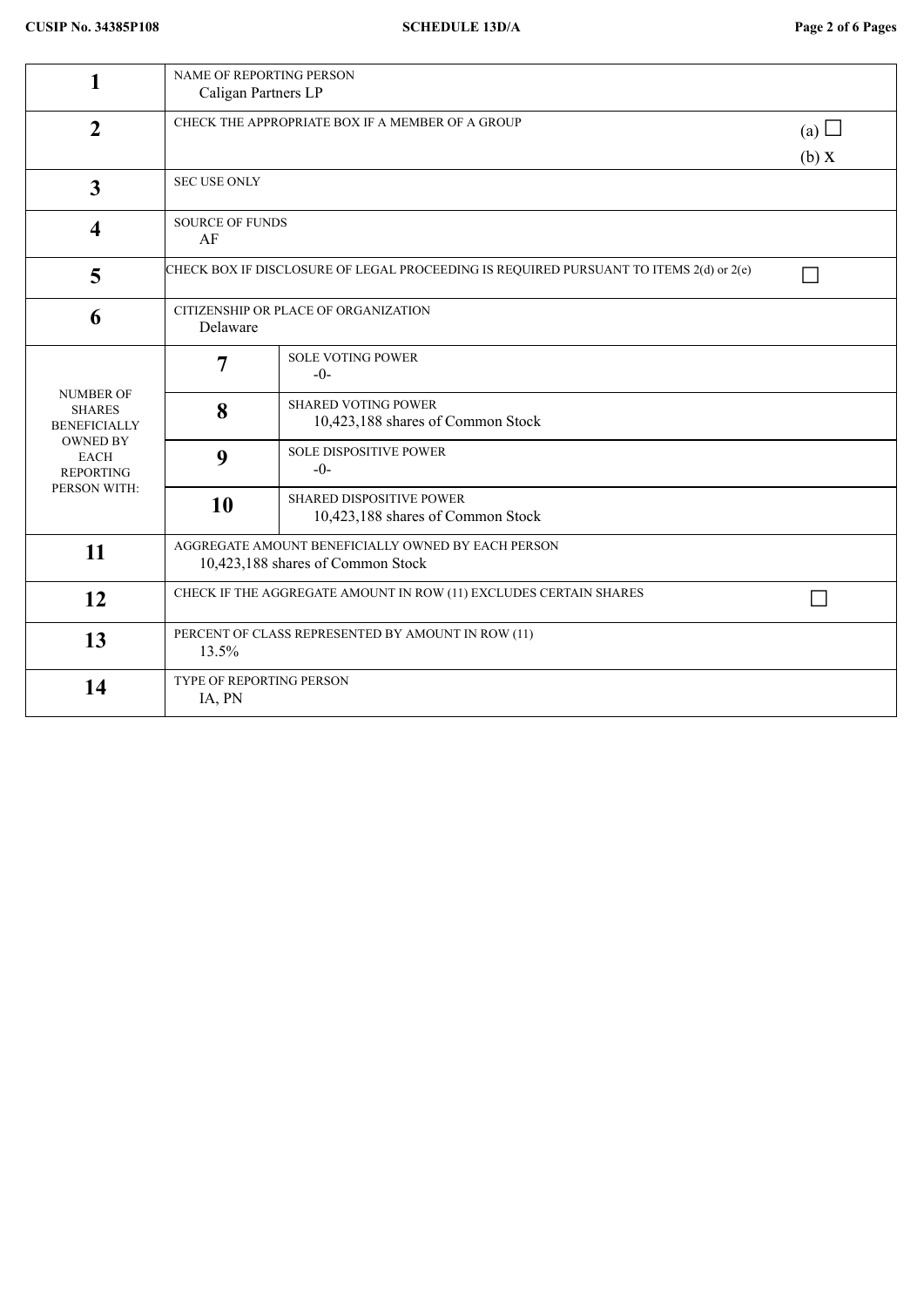| 1                                                                                                                              | NAME OF REPORTING PERSON<br>David Johnson                                               |                                                                      |  |  |
|--------------------------------------------------------------------------------------------------------------------------------|-----------------------------------------------------------------------------------------|----------------------------------------------------------------------|--|--|
| $\mathbf{2}$                                                                                                                   | CHECK THE APPROPRIATE BOX IF A MEMBER OF A GROUP<br>(a) $\Box$ (b) X                    |                                                                      |  |  |
| $\mathbf{3}$                                                                                                                   | <b>SEC USE ONLY</b>                                                                     |                                                                      |  |  |
| $\overline{\mathbf{4}}$                                                                                                        | <b>SOURCE OF FUNDS</b><br>AF                                                            |                                                                      |  |  |
| 5                                                                                                                              | CHECK BOX IF DISCLOSURE OF LEGAL PROCEEDING IS REQUIRED PURSUANT TO ITEMS 2(d) or 2(e)  |                                                                      |  |  |
| 6                                                                                                                              | CITIZENSHIP OR PLACE OF ORGANIZATION<br><b>United States</b>                            |                                                                      |  |  |
| <b>NUMBER OF</b><br><b>SHARES</b><br><b>BENEFICIALLY</b><br><b>OWNED BY</b><br><b>EACH</b><br><b>REPORTING</b><br>PERSON WITH: | $\overline{7}$                                                                          | <b>SOLE VOTING POWER</b><br>$-0-$                                    |  |  |
|                                                                                                                                | 8                                                                                       | <b>SHARED VOTING POWER</b><br>10,423,188 shares of Common Stock      |  |  |
|                                                                                                                                | 9                                                                                       | <b>SOLE DISPOSITIVE POWER</b><br>$-0-$                               |  |  |
|                                                                                                                                | 10                                                                                      | <b>SHARED DISPOSITIVE POWER</b><br>10,423,188 shares of Common Stock |  |  |
| 11                                                                                                                             | AGGREGATE AMOUNT BENEFICIALLY OWNED BY EACH PERSON<br>10,423,188 shares of Common Stock |                                                                      |  |  |
| 12                                                                                                                             | CHECK IF THE AGGREGATE AMOUNT IN ROW (11) EXCLUDES CERTAIN SHARES                       |                                                                      |  |  |
| 13                                                                                                                             | PERCENT OF CLASS REPRESENTED BY AMOUNT IN ROW (11)<br>13.5%                             |                                                                      |  |  |
| 14                                                                                                                             | TYPE OF REPORTING PERSON<br>IN                                                          |                                                                      |  |  |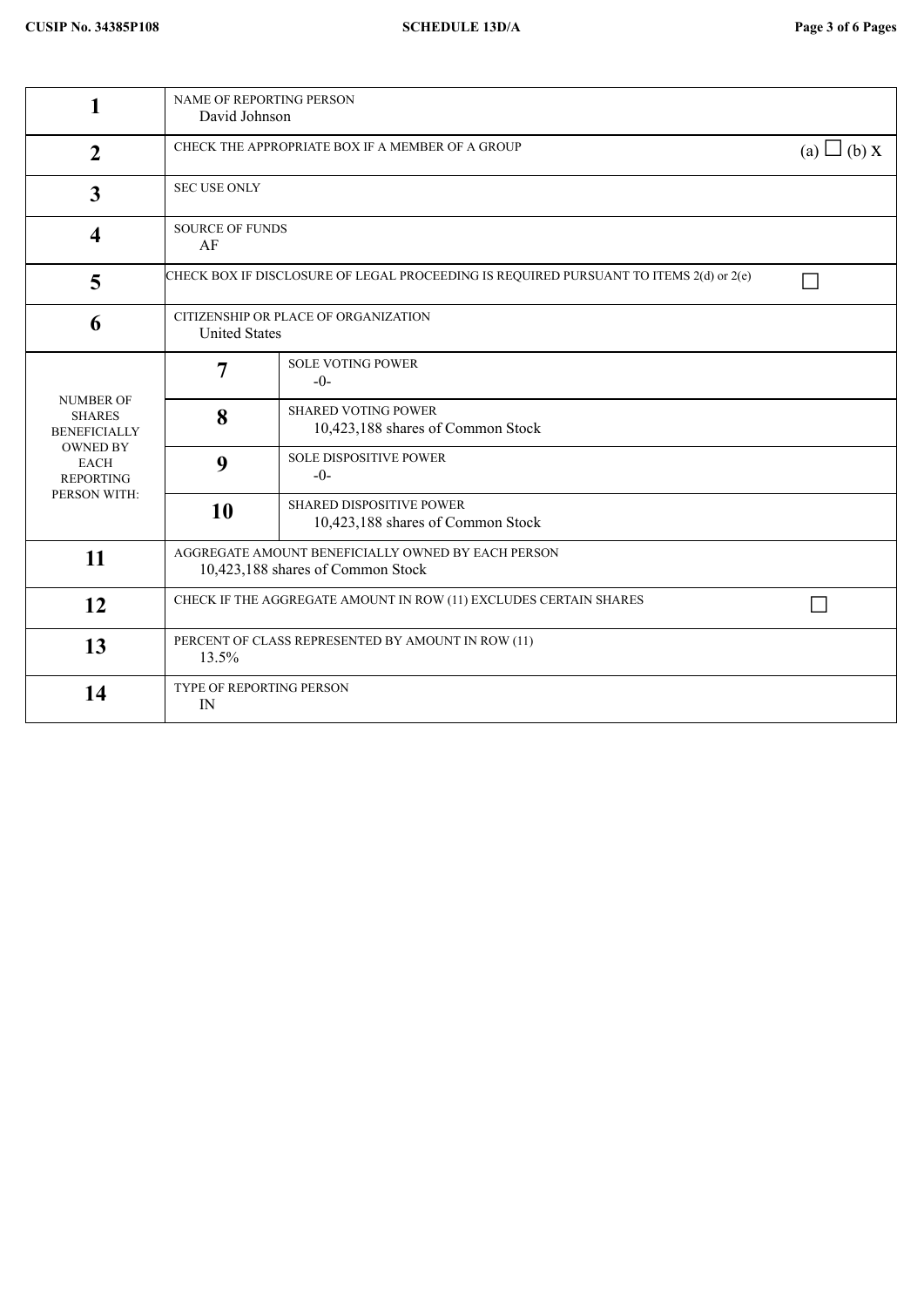The following constitutes Amendment No. 3 (this "Amendment No. 3") to the Schedule 13D filed by the undersigned on May 10, 2021 with respect to the Common Stock of the Issuer (the "Original Schedule 13D"), as amended by Amended by Amendment No. 1 to the Original Schedule 13D, filed with the SEC on March 29, 2022 ("Amendment No. 1") and Amendment No. 2 to the Original Schedule 13D, filed with the SEC on May 3, 2022 ("<u>Amendment No. 2</u>," together with the Original Schedule 13D, Amendment No. 1 and this Amendment No. 3, the "Schedule 13D"). This Amendment No. 3 amends the Schedule 13D as specifically set forth herein. Capitalized terms used herein not otherwise defined in this Amendment No. 3 have the meanings set forth in the Schedule 13D. This Amendment No. 3 amends Items 3 and 5(a) and (c) as set forth below.

### **Item 3. SOURCE AND AMOUNT OF FUNDS OR OTHER CONSIDERATION**

Item 3 of the Schedule 13D is hereby amended and restated in its entirety as follows:

The Reporting Persons used a total of approximately \$45,996,350 (excluding brokerage commissions) to acquire the Common Stock reported herein. The source of the funds used to acquire the Common Stock reported herein was the working capital of the Caligan Fund and the Caligan Accounts.

# **Item 5. INTEREST IN SECURITIES OF THE ISSUER**

Items 5(a) and (c) of the Schedule 13D are hereby amended and restated as follows:

- (a) See rows (11) and (13) of the cover pages to this Schedule 13D for the aggregate number of and percentages of the shares of Common Stock beneficially owned by each Reporting Person. The percentages set forth in this Schedule 13D are based upon 77,252,135 shares of Common Stock outstanding as of April 30, 2022, as reported in the Issuer's Quarterly Report for the quarterly period ended March 31, 2022 on Form 10-Q, filed with the Securities and Exchange Commission on May 9, 2022.
- (c) Information concerning transactions in the Common Stock effected by the Reporting Persons since the filing of Amendment No. 2 is set forth in Schedule A hereto and is incorporated by reference herein.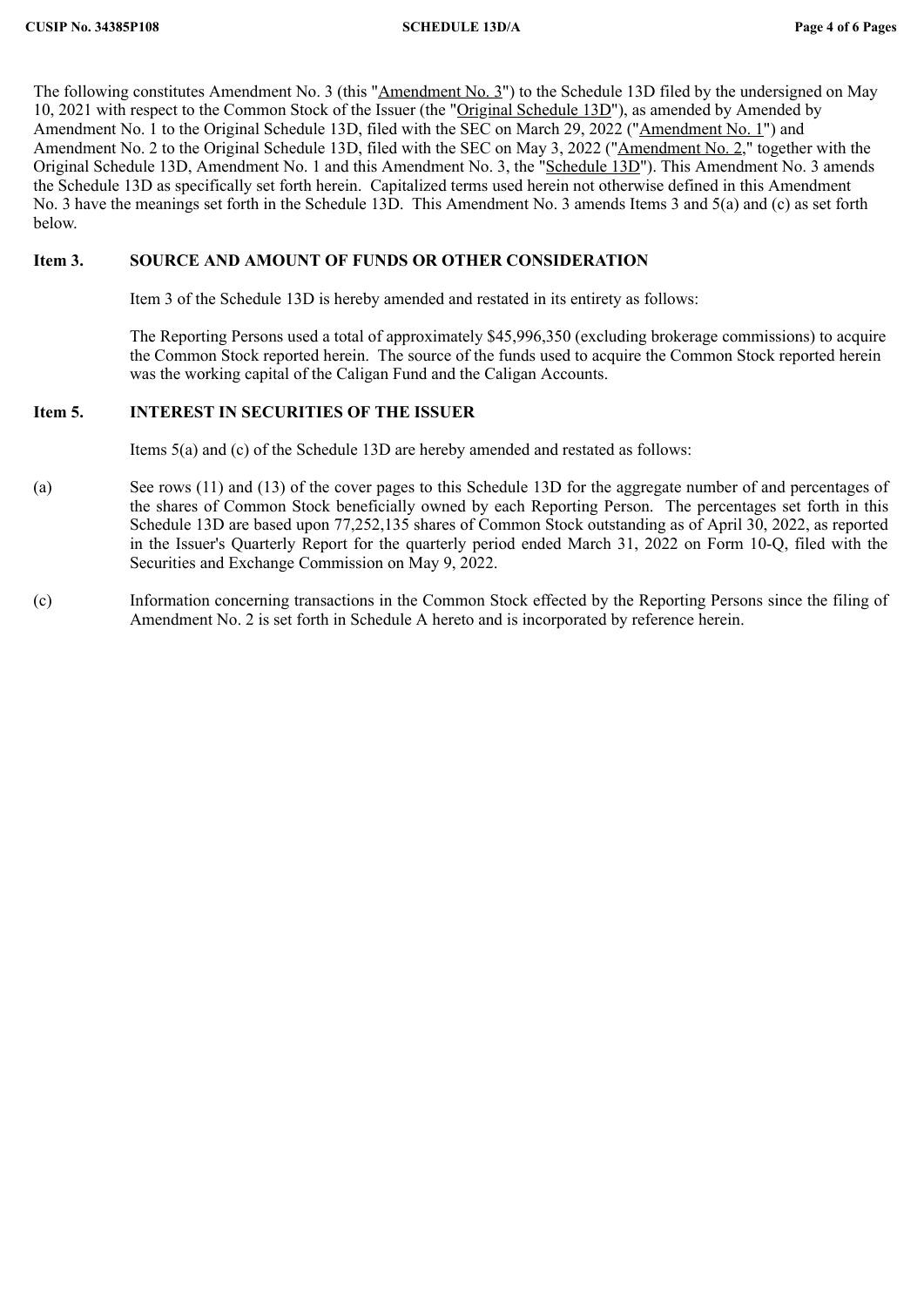## **SIGNATURES**

After reasonable inquiry and to the best of his or its knowledge and belief, the undersigned certifies that the information set forth in this statement is true, complete and correct.

Dated: June 7, 2022

# **CALIGAN PARTNERS LP**

By: /s/ David Johnson<br>Name: David Johnson Name: David Johnson<br>Title: Partner Partner

/s/ David Johnson **DAVID JOHNSON**